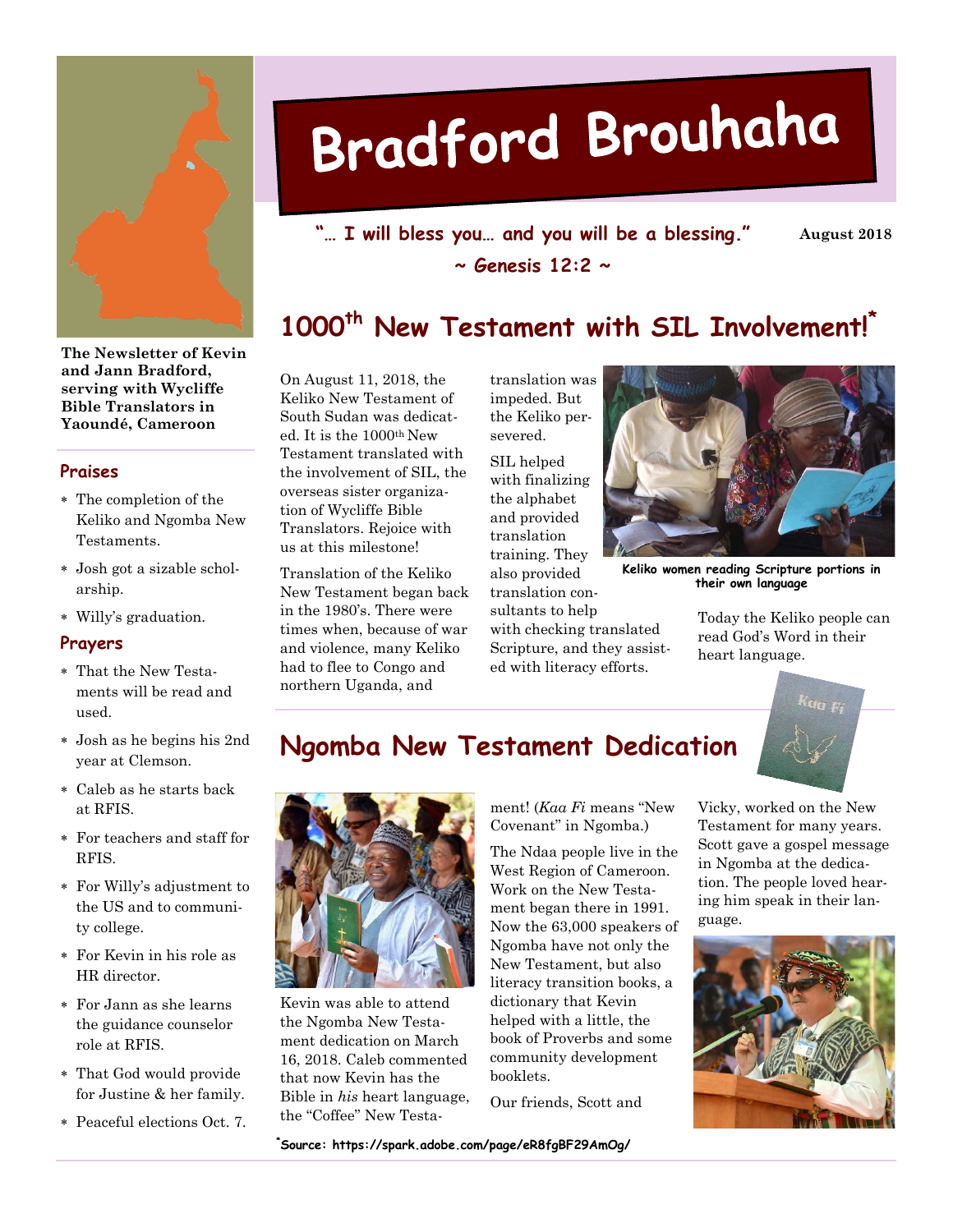# **Kevin and Jann**

In July, Kevin returned to the US for some HR training, and he happened to be at Wycliffe's JAARS center at the same time as Josh! They enjoyed spending time together.

Kevin's department is currently holding an Africa orientation course for several newcomers. Among those are some SIL members, a single gal headed to the Central African Republic, and some Lutheran Bible translators. It is a privilege to be able to help prepare workers from other organizations and countries, as well as

#### our own!

I (Jann) have taken on the role of guidance counselor at Rain Forest International School while the regular guidance counselor is on home assignment. I was able to sit with her for several months to get as much training as I could before she left. The beginning of school, which happened on Aug. 6, was a very busy time of putting all the classes and new students into the computer program we use. We have had quite a lot of new applicants, partly due to the un-



rest in the NW and SW regions of Cameroon, where many children are unable to attend school.

Please pray for peace in Cameroon, especially during the presidential elections which will be on Oct. 7.

## **Josh and Caleb**



cooking for themselves, so if you have any favorite easy recipes, send them Josh's way!

Caleb is doing well. He started school

on Aug. 7. There is no Running Club this year at RFIS, but Caleb hopes to do some running anyway. Please pray for his safety as he runs along the busy streets with no sidewalks.

Back in May, Caleb was in the school drama, *A Midsummer Night's Dream,* as Demetrius. He really enjoys drama, and he did a great job.

Caleb made it to the top of Mt. Cameroon in January! He had a great time.

A couple of Caleb's really good friends left Cameroon in June and July. Please pray for good new friends this year.





**Top: Running Club on top of Mt. Cameroon (Caleb is the black fist at the top). Above: Caleb (right) playing Demetrius in** *A Midsummer Night's Dream*

**Josh and Lauren, JAARS prom alternate, May 2018**

Josh had a good first year at Clemson, and he started classes for this year on Aug. 22. He applied for a large scholarship for mechanical engineering majors, and he got it!

Over the summer, Josh worked several jobs. He worked a little with Lau-